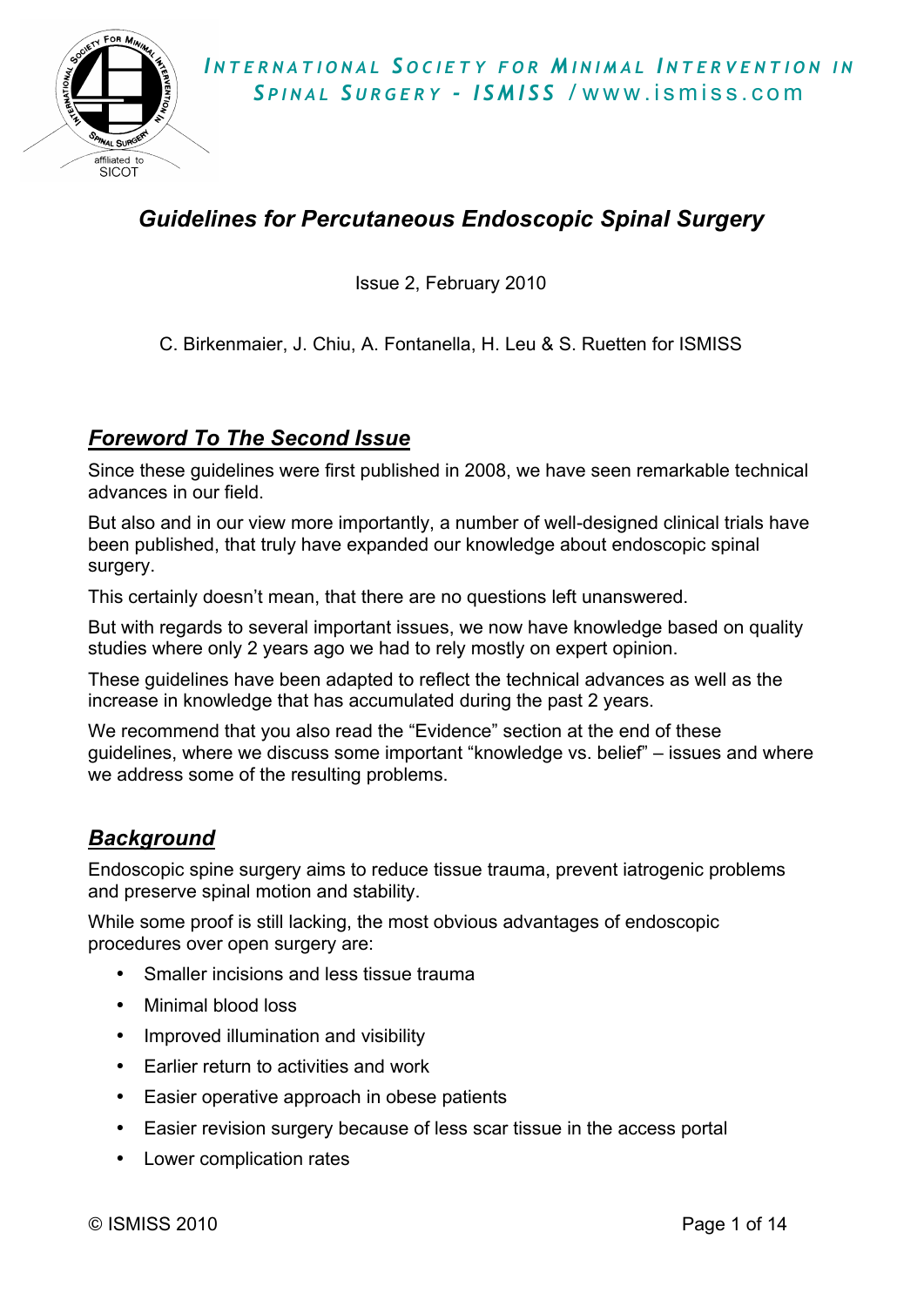- Local or regional anesthesia combined with conscious sedation can be used
- In most cases, less postoperative pain medication is required
- As a consequence, outpatient procedures are possible
- Lower costs due to shorter operating times and shorter inpatient stay

## *Mission Statement*

The International Society for Minimal Intervention in Spinal Surgery (ISMISS) is an association of spine care professionals from all continents with the common goal to reduce access trauma and iatrogenic problems in spinal procedures.

While the membership comprises experts in all fields of spinal therapies, from minimally invasive pain interventions to disc arthroplasty and fusion surgery, the founding members are pioneers of endoscopic spinal surgery.

Since its inception in 1989, ISMISS has worked to advance the tools and techniques of endoscopic spinal surgery as well as the understanding of the underlying pathological conditions.

ISMISS is affiliated to SICOT (International Society of Orthopaedic Surgery and Traumatology) and supports the SICOT aims of promoting science, clinical skills and education in the field of spinal procedures.

With new procedures, devices and techniques being invented, published and marketed at an ever-faster pace, ISMISS has recognized that the adequate evaluation of this wide range of treatments has become increasingly difficult.

In order to offer some orientation for spine care professionals aiming to base their clinical practice on the best available knowledge, ISMISS has begun to develop nonbinding guidelines for a variety of minimally invasive spinal procedures.

These guidelines are based on thorough evaluations of the available literature and the cumulated expertise of select ISMISS members worldwide, which are considered experts in their respective fields.

The focus of this first issue of ISMISS guidelines is endoscopic spinal surgery.

## *Disclaimer*

The field of endoscopic spinal surgery is still young and rapidly evolving.

As a consequence, experience and views may differ significantly between cultures, world regions and individual surgeons.

We therefore claim neither completeness nor exclusiveness of these guidelines.

This is a work in process and regular updates will follow as new techniques and technologies are being introduced, studied and evaluated.

We have set biannual update intervals, but earlier updates may be issued.

You are encouraged to join the effort and to communicate your clinical experience or research to us, using the contact at the end of this document.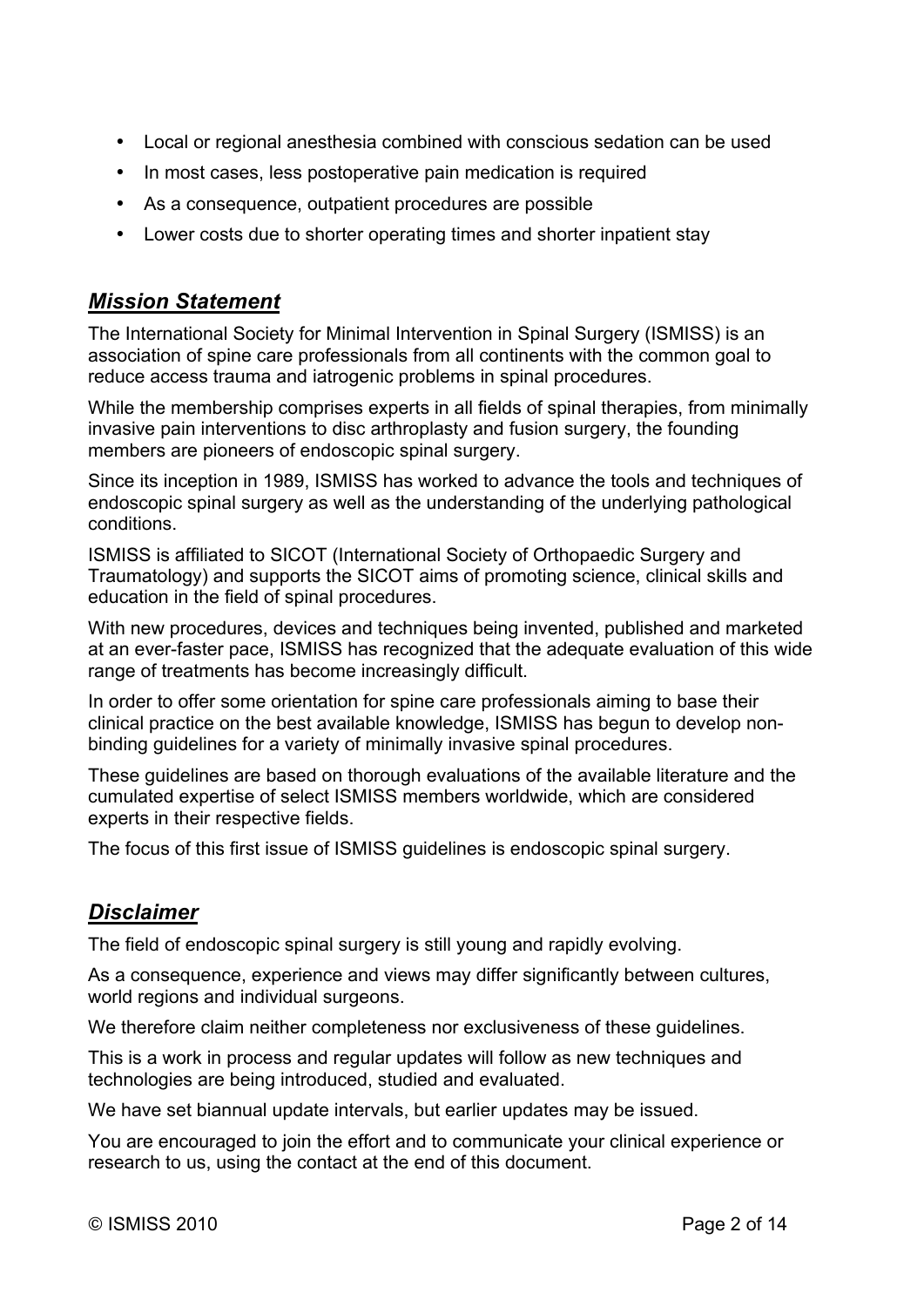## *Gold Standards*

The majority of endoscopic spinal procedures is concerned with the surgical treatment of lumbar and cervical disc herniations, for which microsurgical intervention using an operating microscope currently is the gold standard when conservative treatment fails or when it is not indicated.

Microsurgical microscopic disc surgery, also termed "microdiscectomy" therefore has to be the reference to which endoscopic disc surgery is compared.

With regards to posterior cervical foraminotomies (key hole foraminotomy), the microsurgical microscopic technique is also considered the reference procedure.

With regards to anterior cervical disc surgery, the currently accepted standards are either anterior cervical decompression and fusion (ACDF) or, more recently, decompression followed by disc arthroplasty.

For many other conditions, such as spinal canal stenosis or painful degenerative disc disease, no undisputed gold standard treatment has yet been established.

In either case, the technical advancements of endoscopic spinal surgery need to maintain patient safety as the core issue.

As a direct consequence, all endoscopic spinal procedures aiming to improve patient comfort and to reduce invasivity need do so while not increasing complication rates and risk profiles, when compared to the traditional procedures for the same indication.

This entails, that a surgeon who indicates for and performs endoscopic spinal procedures must know and be able to perform the corresponding open or microsurgical procedures.

## *Indications*

Endoscopic strategies have been and are being employed predominantly for the treatment of the following conditions:

- 1. Lumbar**,** thoracic and cervical disc herniations with radicular symptoms
- 2. Lateral spinal canal (recess) and foraminal stenoses with radicular symptoms
- 3. Degenerative facet joint cysts with radicular symptoms
- 4. In experienced hands also central spinal canal stenosis with claudication or radicular symptoms

## *Contraindications*

Cauda equina syndrome

Clinically relevant instabilities, deformities or back pain that is not due to neural compression are contraindications for endoscopic spine surgery as they are for microdiscectomy.

Very large disc herniations with or without a fresh motor deficit may be contraindications for less experienced endoscopic surgeons.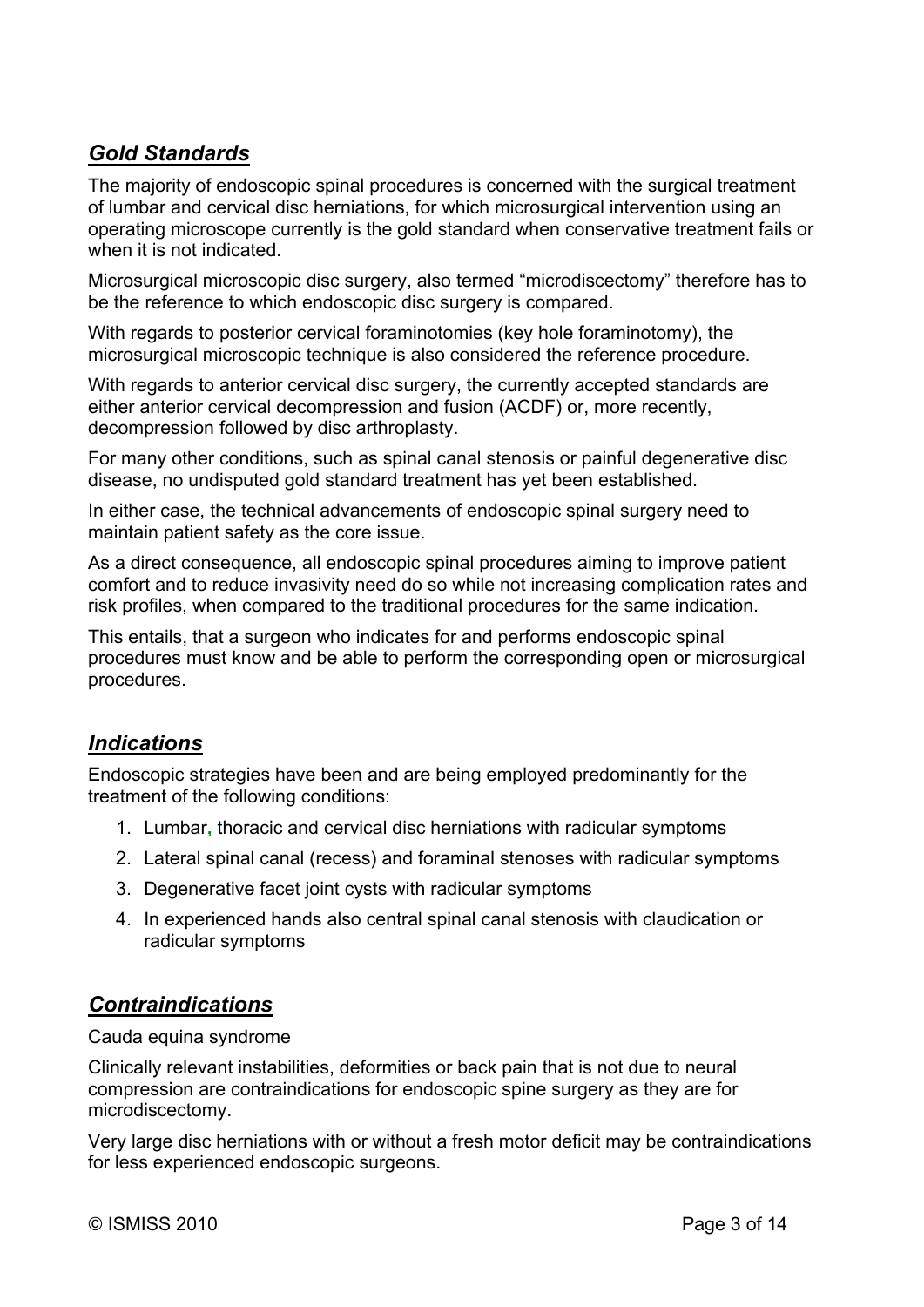# *Diagnostic Standards For Establishing An Indication*

With each of the above-mentioned conditions, a clear clinical picture complemented by the patient history and a thorough physical and neurological examination is the minimum standard.

Given the prevalence of degenerative changes seen on radiographs and magnetic resonance imaging (MRI) in asymptomatic individuals, imaging studies alone can be extremely misleading when the pathological findings on such studies are not clearly matched to specific clinical symptoms.

With cervical as well as with lumbar spinal pain syndromes, the clinical examination needs to also cover the shoulder girdle and the upper extremity or the pelvis, the sacroiliac joint and the hip joints, respectively.

It is not rare, that painful conditions in these adjacent regions mimic symptoms caused by spinal conditions.

In equivocal situations, we advocate the use of fluoroscopy-guided, contrast-enhanced diagnostic injections in order to ascertain a diagnosis that is amenable to endoscopic spinal surgery.

Adequate and recent diagnostic imaging studies are required (see below) and an up-todate spinal MRI or computed tomography (CT) wherever MRI is not an option no older than 3 months should be available for surgery.

In cases with changing symptoms, a repeat study prior to surgery is recommended.

Supplemental neurophysiologic studies (electromyography, neurography, etc.) may be helpful if the diagnosis of a monoradicular lesion is still uncertain based on patient history, clinical examination and imaging studies.

## *Considerations For Imaging Studies*

#### **Plain Radiographs**

Plain radiographs in 2 planes and performed in the upright position are still considered a standard for 2 reasons:

On the one hand, they allow for a quick assessment of spinal alignment, osseous integrity and potential instabilities.

On the other hand, they will permit for the detection of transitional vertebrae in situations where radicular symptoms do not match the level of an affected nerve root in MRI or CT and thus prevent wrong-level surgery.

With suspected or demonstrated instabilities, functional radiographs may also be required.

In select cases, functional myelography may still be an extremely valuable study, even today (see below).

#### **Computed Tomography (CT)**

While MRI has largely replaced CT for the imaging of soft tissues and the detection of edema, infection, cysts and other fluid-related conditions, there are some diagnostic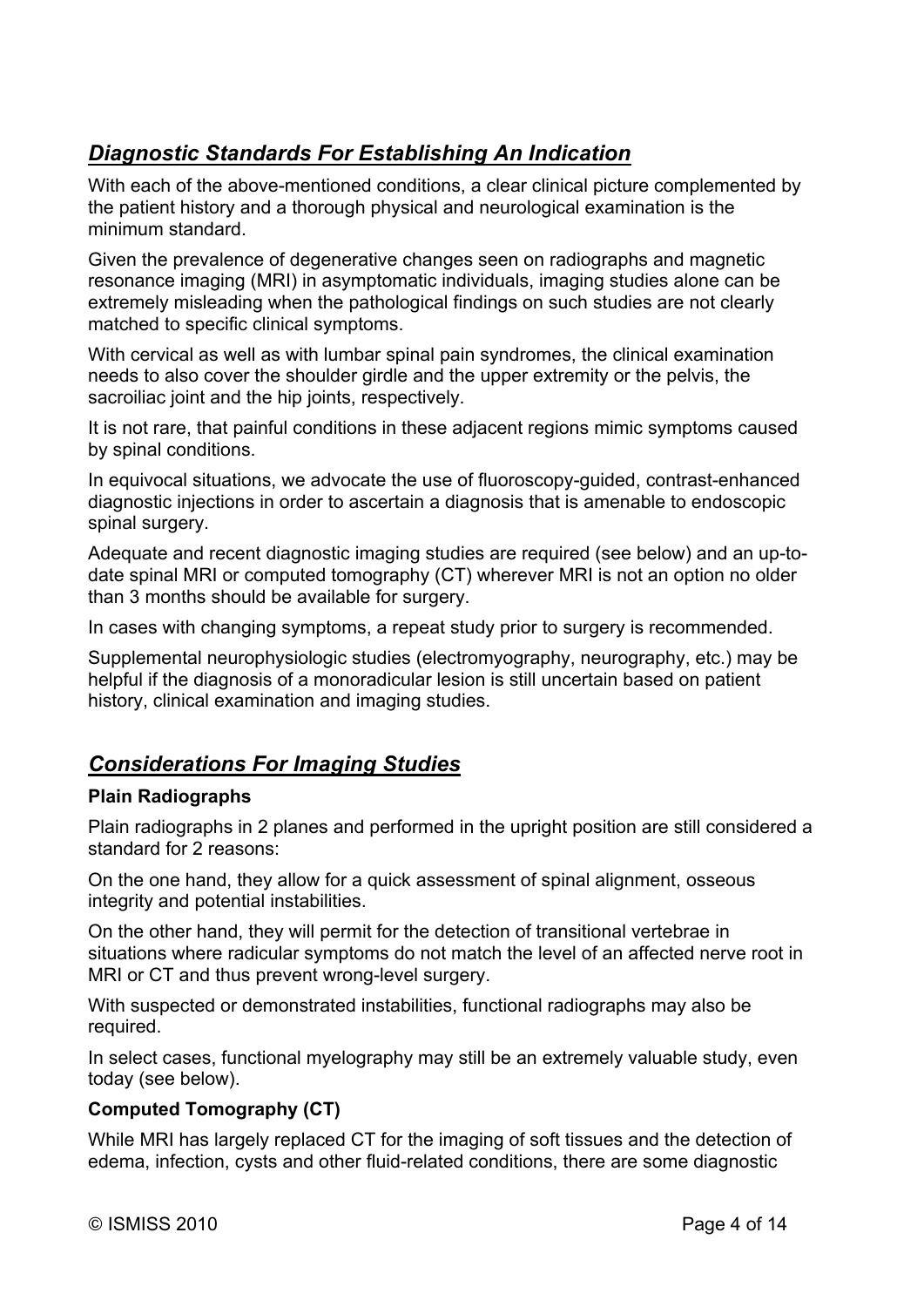situations where CT still is of importance, especially when MRI is not applicable (e.g.: patients with pacemakers).

Other than MRI, it allows for the reconstruction of alternative and also of non-standard planes from the original data set, which may be of help in assessing foraminal situations.

Many foraminal problems are based on osseous structures, which frequently cannot be adequately visualized by the resolutions currently available with MRI.

This is especially apparent in the cervical spine.

Whenever an MRI cannot be performed, post-myelography CT is an extremely valuable imaging study with a resolution that is superior to MRI.

For cervical problems, filling from a lumbar puncture using hyperbaric contrast is an alternative option to suboccipital puncture.

#### **Magnetic Resonance Imaging (MRI)**

Most modern magnets will yield images that give very good detail when it comes to disc tissue, ligaments, fluids, neural structures and structural fat, depending on the selected sequences.

However, sagittal sequences frequently are not being performed far enough laterally beyond the foramina in order to visualize extraforaminal disc sequestrations.

In combination with axial images that have not been acquired exactly parallel to the affected disc level, this may result in extraforaminal sequestrations to be overlooked.

With the exception of very few centers where functional MRI is available, CT and MRI are performed in a supine or sometimes in a prone position with no axial load and with no positional effects acting upon the spine.

In some cases, as an effect of body weight, instability and postural changes, the situation in an upright position may look considerably different than in the CT or the MRI that was performed in a supine position.

Whenever this is suspected, a standard myelogram with functional views and a subsequent post-myelography CT should be considered.

The alternative of functional MRI seems promising in the future. For now, some limits of position-tolerance in pain-afflicted patients may introduce artifacts and hence adversely affect image quality.

### *Anesthesia*

While many surgeons will prefer general anesthesia as for the traditional techniques, local anesthesia with or without conscious sedation is an option for most endoscopic approaches.

However, one consideration should be that in a patient in the prone position, a conversion from local to general anesthesia would require to completely abandon the procedure, perform endotracheal intubation, reposition the patient and prepare the operative field again.

Especially with cervical procedures, unconscious head and neck movement are difficult to control and may incur additional risks.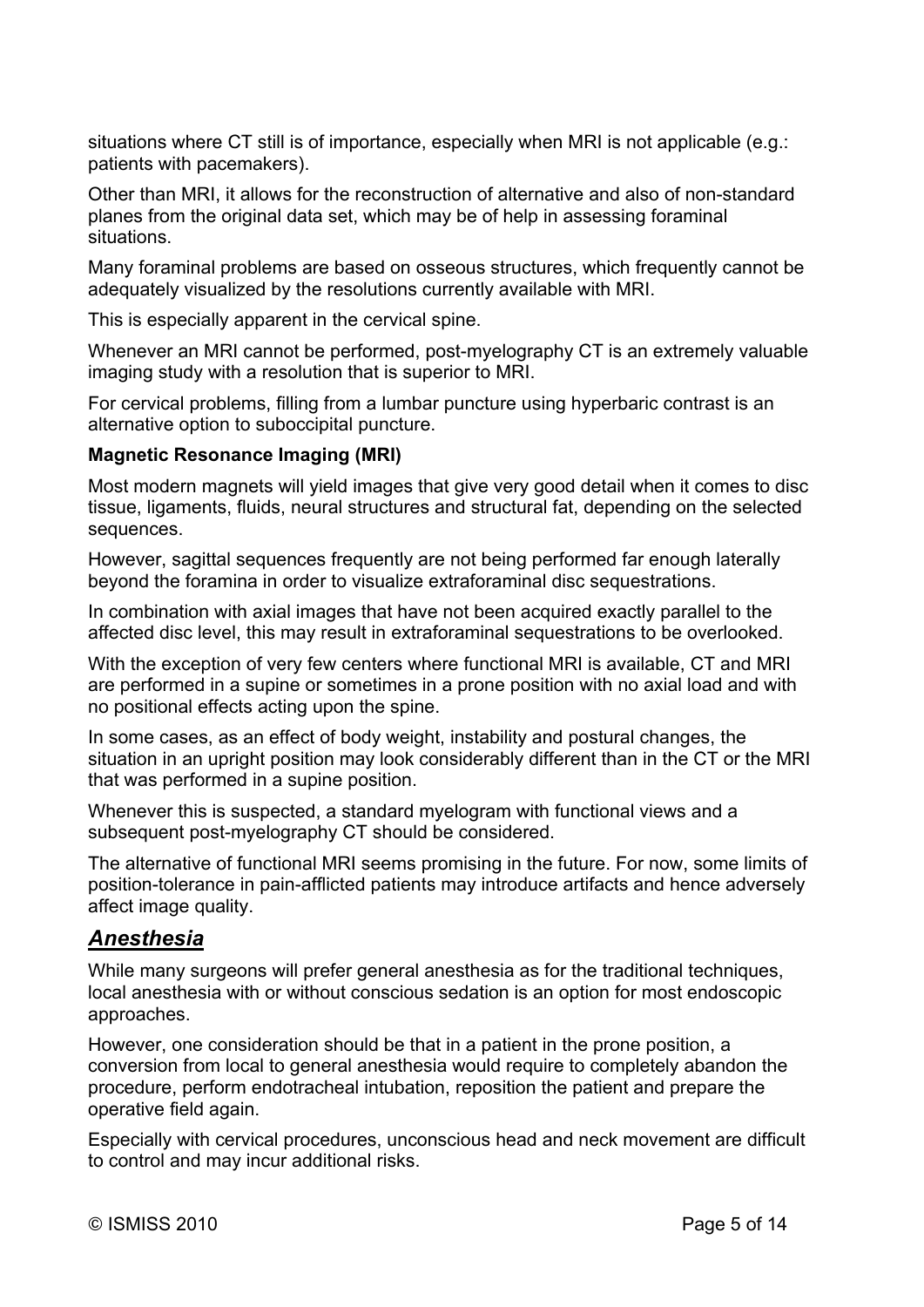# *Anatomical And Technical Considerations*

Endoscopic spine surgery utilizes dilation technology to create the surgical access through the soft tissue (including skin, subcutaneous fat and muscle/fascia) instead of cutting, in order to minimize access trauma.

Beyond the reduced access trauma, the main difference between the endoscopic and the microsurgical microscopic techniques are 2-dimensional versus 3 dimensional vision and an angulated, close-up perspective versus a straight but remote optical perspective.

A number of instrument sets for endoscopic spine surgery are available on the market and they vary considerably in their technical specifications as well as in the indications they are designed for.

It is each individual surgeon's responsibility to ascertain that she or he is using an instrument set that is well suited for the procedure that is being planned.

While an endoscopic approach to the spine reduces the (visible) trauma of the surgical approach, this minimal invasiveness comes at a price – reduced and two-dimensional visibility in and limited expandability of the surgical field.

The approach and the trajectory chosen in combination with the local anatomy to a large extent define the entry into the spinal canal or the foramen.

These anatomical limitations are mostly caused by osseous structures such as the facet joints, the pedicles and the laminae, but also by the exiting nerve root for foraminal approaches and the vertebral arteries for cervical approaches.

Together with the characteristics of the optical system (angle of view, magnification, etc.), the size of the working channel and the tools available, this imparts clear limitations as to which places can be viewed and which lesions can be treated safely.

There are burrs, trephines and rongeurs available that allow for the endoscopic resection of bone in order to expand the operative field and to enlarge access.

However, whenever repositioning of instruments through additional access portals, blind reaming with trephines and excessive bony resection is necessary, the advantages of the minimally invasive procedure over a traditional microsurgical approach are reduced and in some cases may even turn into a disadvantage.

A clear surgical strategy and precise targeting are therefore essential.

Biplanar fluoroscopy for accurate planning of the approach and for intraoperative control and documentation of instrument position is a prerequisite.

When, as it is often the case, tissue modulation technologies such as laser and radiofrequency bipolar devices are utilized in endoscopic spinal surgery, these devices and their potential complications need to be fully understood.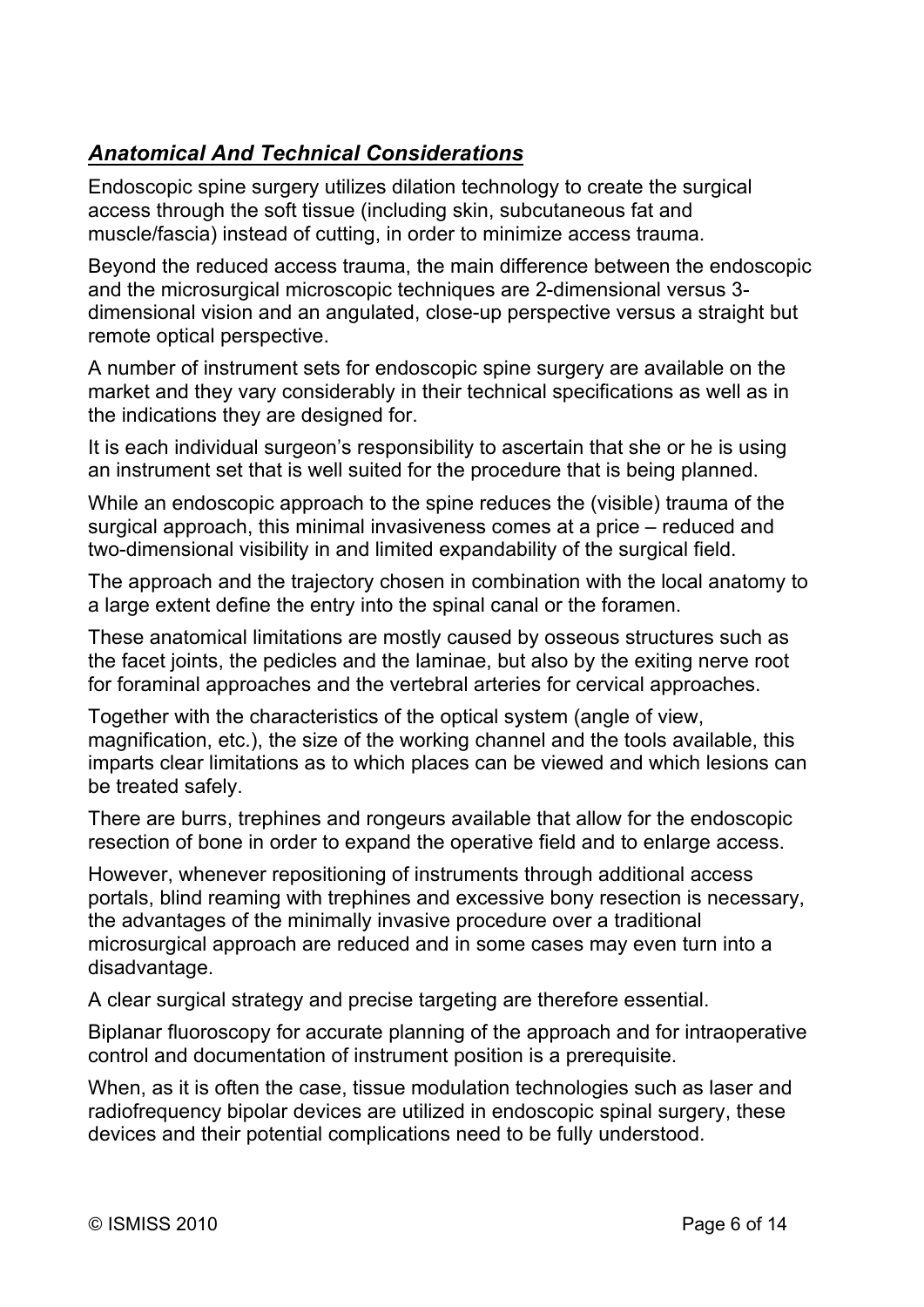# *Endoscopic Approaches To The Lumbar Spine*

### **Interlaminar Approach**

This approach is very similar to the traditional microsurgical approach.

The spinal canal is entered by means of a limited flavotomy and the risks of damaging the dura or neural structures are similar to the microsurgical approach.

Depending on the angle of entry into the interlaminar window in the sagittal plane and the level treated, it may be easy or difficult to actually reach the posterior aspect of the disc.

The interpedicular region is very difficult to reach if at all, as is the contralateral side of the ventral epidural space.

Whenever the interlaminar window is very small, this approach may not be feasible without resection of the laminar edge and/or the medial aspect of the facet joint, especially with some of the more modern endoscopes that have a larger working channel, but also a larger outer diameter.

One clear advantage is the easy convertibility to an open approach.

#### **Posterolateral Approach**

This is the best-known foraminal approach to the lumbar spine and it can be used for foraminal and extraforaminal disc herniations as well as for intradiscal procedures.

It uses an angle of about 60 degrees to the sagittal plane and approaches the foramen either in the horizontal plane or via a slightly descending trajectory.

It can be performed with the patient in a prone or in a lateral decubitus position.

The main intraoperative risks are damage to the exiting nerve root (especially when there is advanced loss of disc height) and to blood vessels.

Especially in patients with short pedicles and even without the presence of osteophytes at the facet joint, reaming of the lateral aspect of the superior articular process is often required in order to achieve adequate access.

The ventral epidural space cannot be reached in its full width.

### **Far Or Extreme Lateral Approach**

This approach is a more recent development and has largely been pioneered by Ruetten.

Using this approach, the ventral epidural space with the exception of the interpedicular area can be reached in addition to the foraminal and the extraforaminal areas.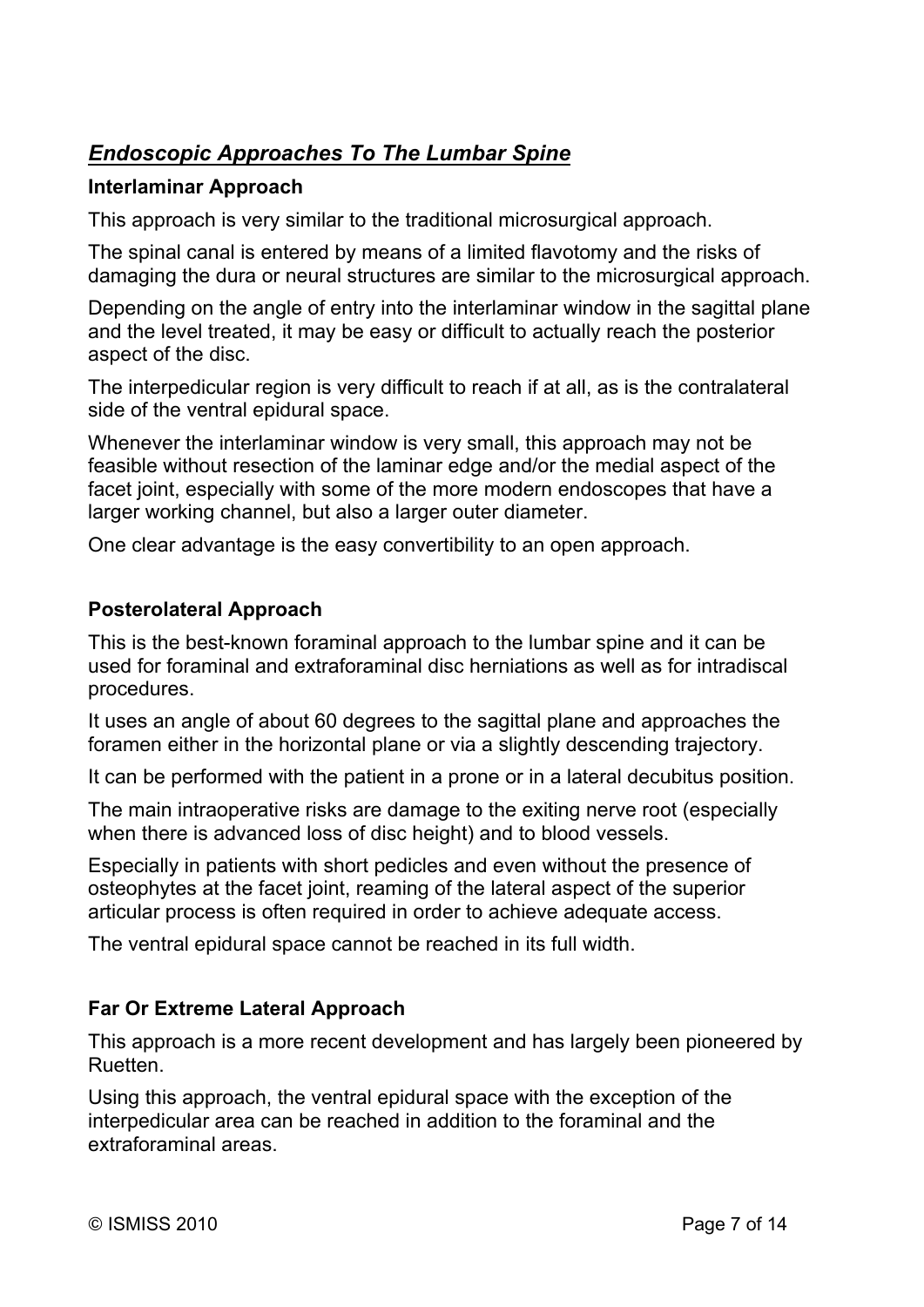It approaches the foramen at an angle of slightly less than 90 degrees to the sagittal plane, penetrating the skin at about the level of the facet joints in the coronal plane and requires a prone position.

Because of that, there is less interference with the facet joint than with the posterolateral approach, but short pedicles and a large bulging disc can still make the access to the ventral epidural space difficult.

The operative risks are much the same as with the posterolateral approach with a higher risk of injury to the dura and the added risk of injury to retroperitoneal organs at the upper lumbar levels.

The retroperitoneal anatomy at the level of interest therefore needs to be looked at by means of CT or MRI prior to performing this approach at higher lumbar levels.

## *Endoscopic Approaches To The Cervical Spine*

#### **Anterior Approach**

The anterior approach is very similar to the traditional microsurgical approach with the neurovascular sheath being positioned lateral to the working channel and the visceral structures medial to the working channel.

The tip of the working sleeve is positioned against the anterior longitudinal ligament and the edge of the anterior part of the adjacent vertebral bodies.

While traditional microsurgery requires a discectomy, traversing the disc space with an endoscope requires the resection of only a small amount of disc tissue.

Sequestrectomy and when required removal of osteophytes is achieved by using a wide range of special instruments including burrs, trephines, microresectors, various types of forceps, drills, hooks and bipolar microelectrodes.

By means of this approach, the foraminal areas and the spinal canal, but not the interpedicular space can be reached with excellent control of the operating field.

More so than in the other segments of the spine, the anterior endoscopic approach facilitates the effective anatomical decompression of the spinal canal and/or the nerve roots (plus in select cases even the vertebral artery) without the requirement to replace the disc by means of a fusion or an arthroplasty.

In general, there is no need for a drain or for postoperative immobilization.

### **Posterior Approach**

The posterior approach is very similar to the traditional microscopic-assisted "keyhole-foraminotomy" approach, just that it is performed using endoscopic equipment and through a smaller approach.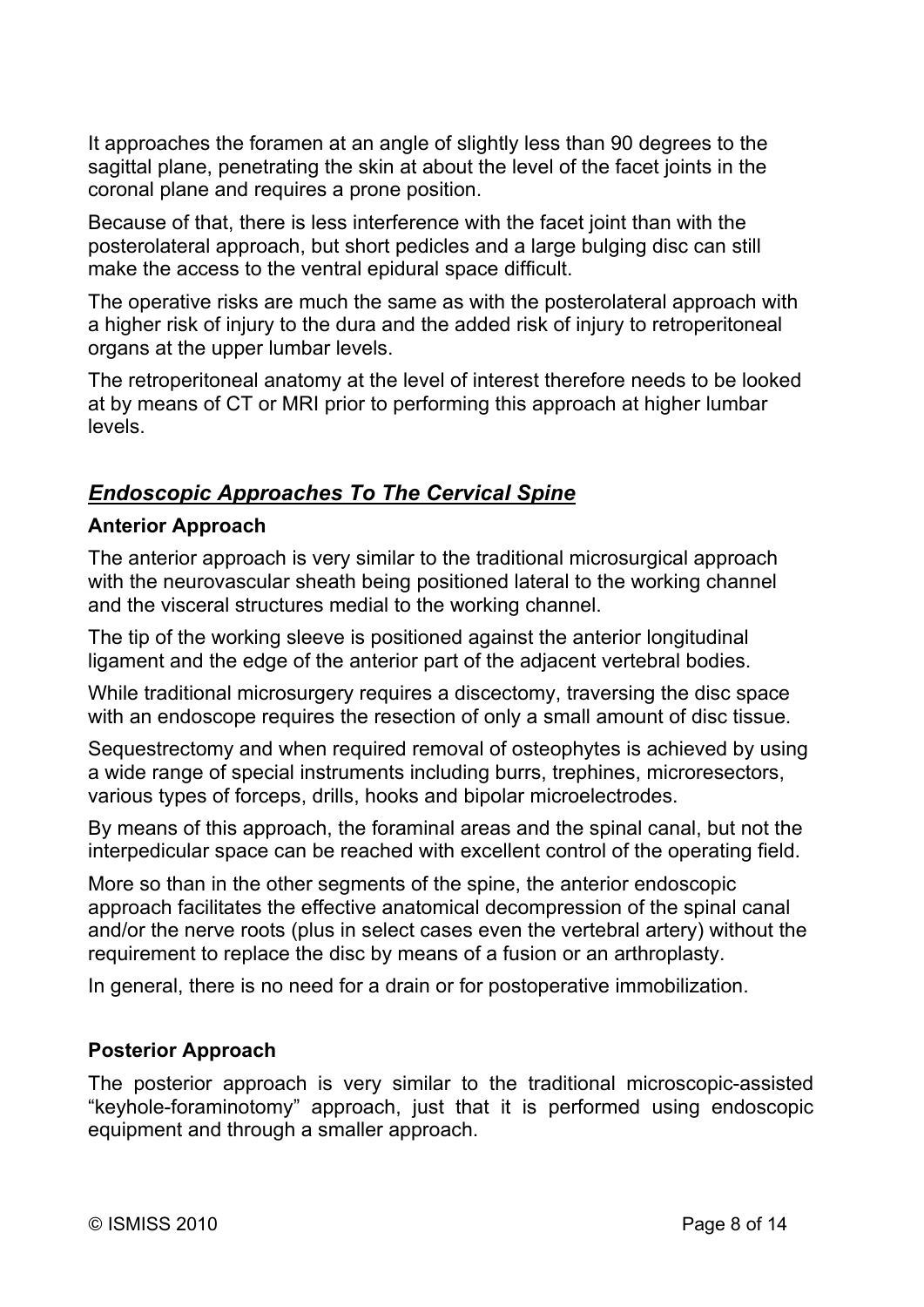Indications are predominantly lateral soft disc herniations with radicular symptoms, most of which can be addresed with this technique.

However, adequate experience in endoscopy and bone resection with drills is necessary due to the risks and consequences of damaging the central nervous system.

After insertion of the working sheath and the endoscope, preparation of the medial aspect of the facet joint and of the ligamentum flavum is performed to clearly identify the anatomical landmarks.

The foraminotomy is begun by bone resection at the medial aspect of the facet joint, resection of the lateral ligamentum flavum.

Then, the lateral edge of the spinal cord and the branching spinal nerve are identified.

Bone resection is necessary in nearly all cases and is performed under direct visual control using drills and bone punches, inserted through the endoscope's working channel.

Bipolar radiofrequency coagulation of the epidural venous plexus and preparation of the spinal nerve under particular attention to possibly separate motor and sensory fascicles comes next.

Depending on the pathology in the individual case, the foraminotomy can be extended towards lateral or cranio-caudal.

At the ends of the procedure, direct closure of the skin is done and no drain is required.

## *Complications*

While recent studies have shown that endoscopic spinal surgery can be performed with lower complication rates than microsurgical spine surgery, the complications of minimally invasive spine surgery are not necessarily "minimal" when they do occurr.

Also, the learning curve for endoscopic spinal surgery tends to be flatter and longer than for traditional approaches.

Dural tears, nerve root damage, bleeding and infection, operating on the wrong level or on the wrong side are as real with endoscopic techniques as they are with open techniques.

With thoracic approaches, pneumothorax is also a possibility.

In addition, some injuries may be underestimated or even go unnoticed, such as a dural tear under the low-pressure irrigation of an endoscopic system.

Meticulous selection of suitable cases, careful surgical technique, perioperative singleshot antibiotics [1] and careful postoperative follow-up are therefore strongly recommended when a surgeon begins to perform endoscopic spinal surgery.

When complications occur, they need to be addressed in the same way as with open surgery and, if required, by conversion to an open technique.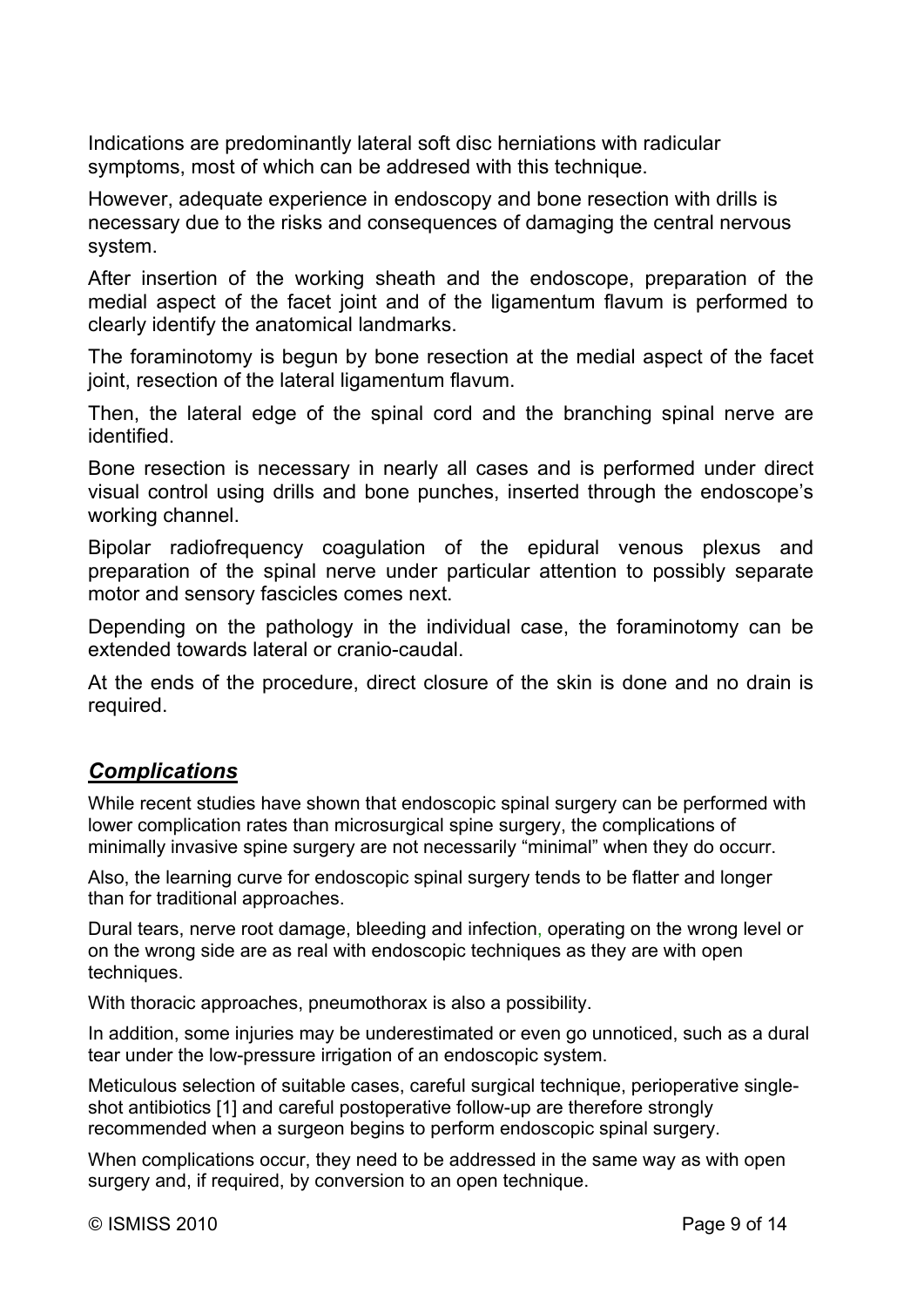# *Surgeon Qualification*

Only surgeons who have sufficient experience with the traditional techniques for each respective indication should begin performing endoscopic procedures.

On the one hand, such experience is required for being able to manage potential complications in an adequate fashion.

On the other hand, surgeons experienced in both techniques will be able to appropriately decide in which individual cases an open approach might be better and safer than an endoscopic approach and vice versa.

Adequate training in endoscopic techniques and technical versatility with the instruments to be used need to be acquired prior to independently performing such procedures in a clinical situation.

# *Evidence*

### **Why We Need It**

Considering the great interest in this key question, there is surprisingly little hard proof, that minimally invasive spine surgery not only produces smaller incisions, but that it has measurable and clinically relevant advantages over more invasive, more "open" procedures that serve the same goal.

While some evidence to that effect has accumulated during recent years, most if not all of the observed advantages relate to perioperative and early postoperative parameters.

As of yet, no study has shown an advantage in mid- or long-term outcome, which runs parallel to what has been observed with the minimally invasive techniques in hip arthroplasty surgery.

Still, less tissue damage, less blood loss, less postoperative pain, early mobilization and smaller incisions are advantages – as long as they do not come at the cost of increased risks.

Some proponents of the "standard" techniques are making the case, that because endoscopic spine surgery is currently very much "en vogue", long and flat learning curves aren't openly mentioned and complications are underreported [2].

The easy reply would be, that such claims can be made against any new or established surgical technique, many of which don't rest on a solid basis of evidence.

However, in the best of our patients' interest and while further developing endoscopic spine surgery, we must objectively evaluate its value against standard techniques.

And amongst the parameters studied, the rates and the gravity of complications if they occur are at least as important as pain scales and functional scores.

### **Systematic Reviews**

A 2002 systematic review by Maroon concluded that none of the minimally invasive techniques that have been developed for the treatment of symptomatic lumbar disc disease has yet been demonstrated as being superior to microdiscectomy [3].

© ISMISS 2010 **Page 10 of 14**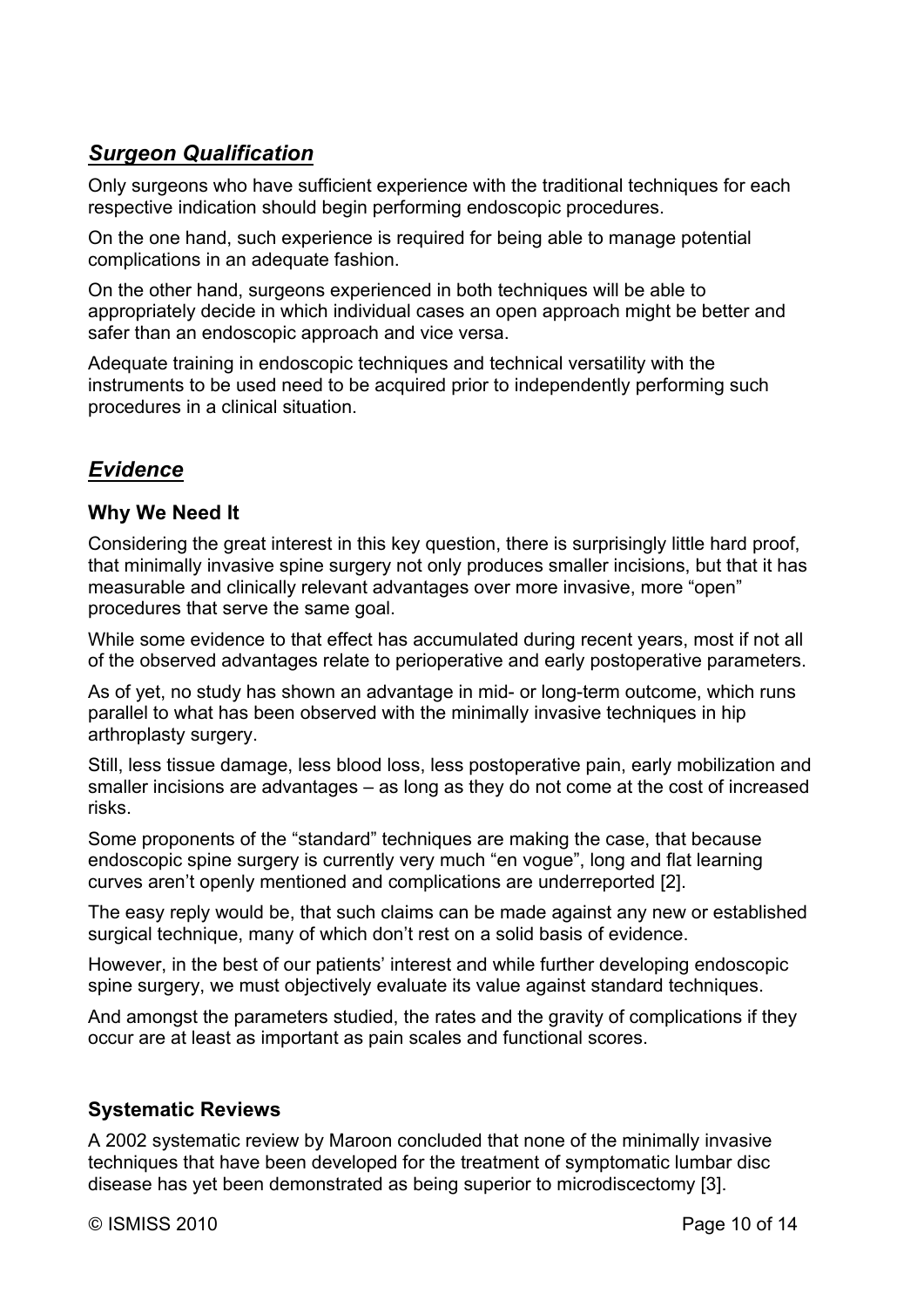It also states that there is insufficient evidence on all forms of percutaneous discectomy to draw firm conclusions (with the exception of chemonucleolysis).

The 2007 update of the Cochrane Collaboration's systematic review on surgical interventions for lumbar disc prolapse found that surgical discectomy (open and microsurgical) for carefully selected patients with sciatica provides faster pain relief than conservative treatment [4].

For this review, there were no qualifying randomized controlled trials (RCTs) on endoscopic disc surgery available and hence no statement as to its value could be made.

The most recent systematic review on the topic was published in 2009 and it found the open, the microscopic and the endoscopic posterior discectomy surgical techniques equally effective [5].

However, this review considered only 1 RCT published in 2007 and none published in 2008 or 2009, so it had virtually the identical data available as the 2007 update of the Cochrane Collaboration's systematic review.

The same systematic review also criticized that no conclusions could be drawn from the RCTs regarding the safety of all 3 surgical techniques, due to insufficient reporting on postoperative complications.

So clearly there is a need for well-designed randomized trials comparing endoscopic techniques to the respective standard techniques, where possible.

#### **Randomized Controlled Trials**

A large number of clinical papers on endoscopic spinal procedures report on case series, technical innovations or personal experience.

In recent years, however, several controlled and randomized controlled studies have been published which provide evidence on endoscopic spine surgery.

One RCT with selected patients (single-level lumbar herniations not exceeding ½ of the sagittal spinal canal diameter, no canal stenosis) found similar clinical outcomes for endoscopic and for open discectomy with reduced postoperative pain and shorter rehabilitation in the endoscopic group [6].

Comparing interlaminar or transforaminal endoscopic discectomy to standard microsurgical technique in lumbar disc herniations, a RCT on 178 patients (follow-up 2 years) found no difference with regards to outcome and recurrence rates, but demonstrated less pain, faster rehabilitation and a lower complication rate for the endoscopy group [7].

In lumbar lateral recess stenosis, a RCT compared microsurgical decompression with interlaminar endoscopic decompression in 161 patients and found no difference in clinical outcome, but a reduced complication rate with the endoscopic technique [10].

In 175 patients with unilateral arm radiculopathy due to foraminal or lateral cervical disc herniation, a RCT (follow-up 2 years) found no differences in outcome between ACDF and endoscopic posterior foraminotomy, but reduced trauma and operating time with the endoscopic procedure [8].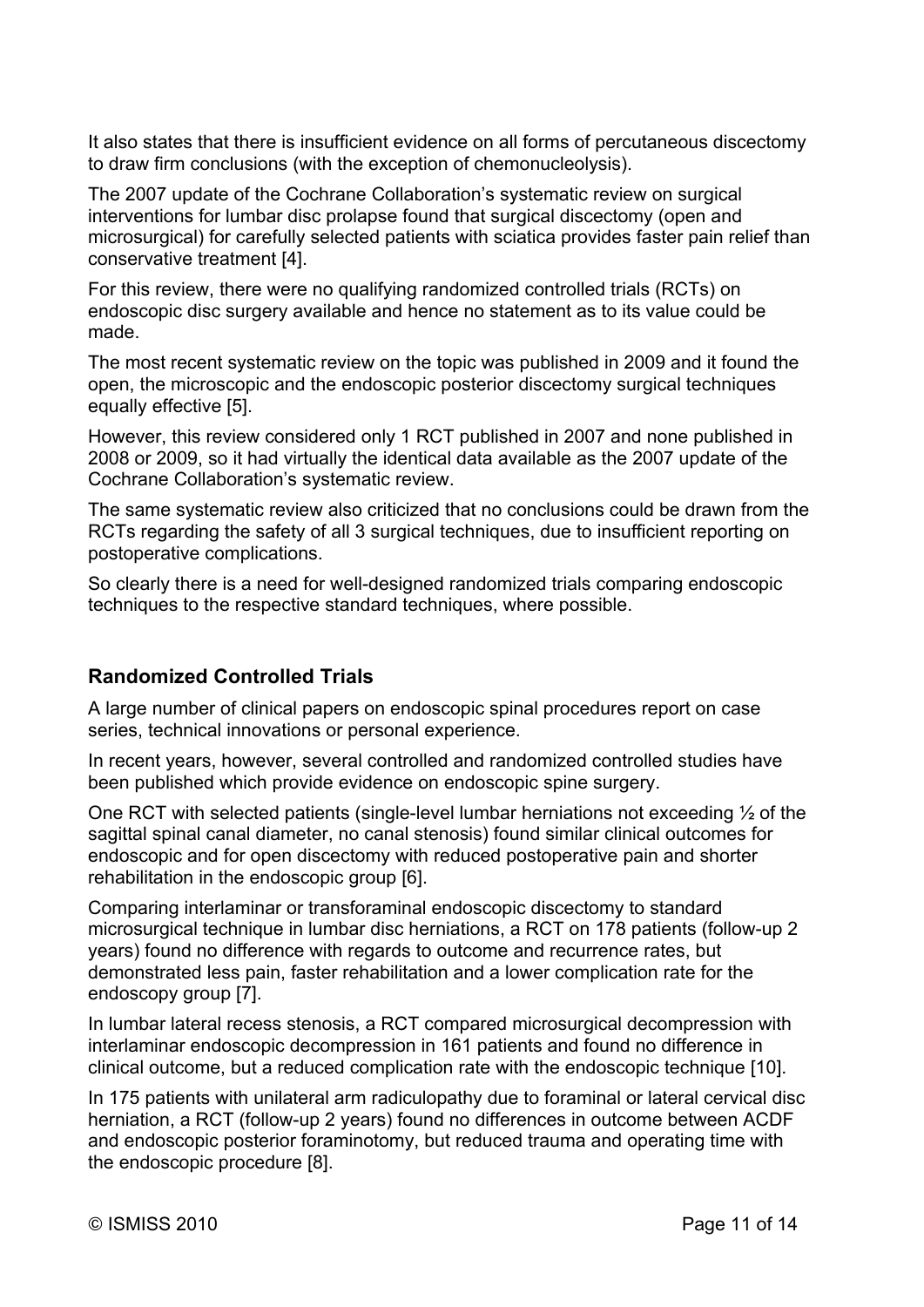A RCT on 175 patients with mediolateral cervical disc herniations and unilateral arm radiculopathy compared ACDF to anterior endoscopic decompression without fusion and found no difference in clinical outcome for up to 2 years [9].

It should also be noted, that a recently published RCT comparing micro-tubular discectomy (using a 14 - 18 mm METRx tube) to standard microdiscectomy (25 – 30 mm incision) found small advantages for microdiscectomy, some of which were significant [11].

#### **Physiological and Biological Studies On "Minimal Invasiveness"**

An early study on 15 patients compared pulmonary function and body temperature in patients undergoing open laminectomy and discectomy to that of patients undergoing microdiscectomy [13].

It found significantly depressed pulmonary function for 20 hours post surgery and febrile temperatures for 48 hours post surgery in patients operated on with the open technique but not in patients undergoing microdiscectomy.

A small RCT comparing an endoscopic technique (using a mini retractor system with 17 mm external diameter) to standard open surgery (incisions averaged 6.3 cm) found less tissue damage, less blood loss and a lower systemic inflammatory response with the endoscopic technique [14].

A controlled trial comparing endoscopic and open technique found significantly less intraoperative nerve root irritation with endoscopy by means of intraoperative electromyographic monitoring [15].

#### **Summary**

Randomized controlled trials have demonstrated equal effectiveness of the endoscopic procedures compared to the microsurgical reference procedures in cervical as well as in lumbar applications.

Some of these studies also showed lower complication rates with endoscopy and none had higher complication rates with endoscopy.

In these trials, spinal endoscopy generated less postoperative pain and faster rehabilitation than the microsurgical procedures.

However, all these trials with one exception were performed by the same team of highly experienced endoscopic spinal surgeons.

It is conceivable, that surgeons with less experience may not necessarily be able to achieve the same results.

RCTs from other groups will have to prove or disprove this assumption.

Sofar, no long-lasting advantages of endoscopic spine surgery over the microsurgical technique have been demonstrated.

There is some experimental evidence that the effects of reduced access trauma can be measured, but interestingly, there seems to be no advantage of using a microtubular retractor system over standard microsurgical technique and instruments.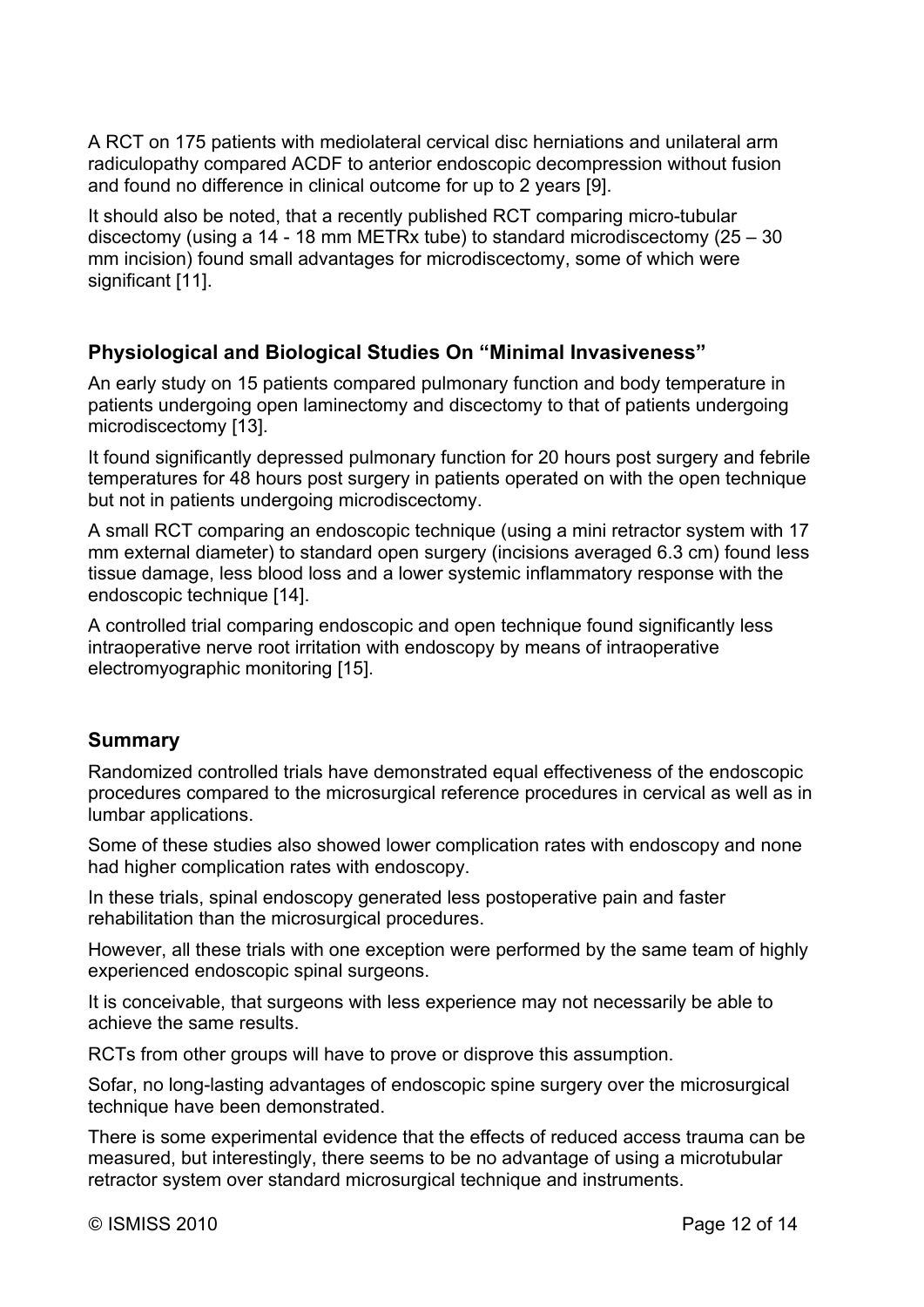## *References*

- 1. Dimick JB, Lipsett PA, Kostuik JP (2000) Spine update: antimicrobial prophylaxis in spine surgery: basic principles and recent advances. Spine 25:2544-2548.
- 2. Epstein NE (2009) Minimally invasive/endoscopic vs "open" posterior cervical laminoforaminotomy: do the risks outweigh the benefits? Surg Neurol 71:330- 331.
- 3. Maroon JC (2002) Current concepts in minimally invasive discectomy. Neurosurgery 51:S137-145.
- 4. Gibson JN, Waddell G (2007) Surgical interventions for lumbar disc prolapse. Cochrane Database Syst Rev:CD001350.
- 5. Gotfryd A, Avanzi O (2009) A systematic review of randomised clinical trials using posterior discectomy to treat lumbar disc herniations. Int Orthop 33:11-17.
- 6. Hermantin FU, Peters T, Quartararo L, Kambin P (1999) A prospective, randomized study comparing the results of open discectomy with those of videoassisted arthroscopic microdiscectomy. J Bone Joint Surg Am 81:958-965.
- 7. Ruetten S, Komp M, Merk H, Godolias G (2008) Full-endoscopic interlaminar and transforaminal lumbar discectomy versus conventional microsurgical technique: a prospective, randomized, controlled study. Spine (Phila Pa 1976) 33:931-939.
- 8. Ruetten S, Komp M, Merk H, Godolias G (2008) Full-endoscopic cervical posterior foraminotomy for the operation of lateral disc herniations using 5.9-mm endoscopes: a prospective, randomized, controlled study. Spine (Phila Pa 1976) 33:940-948.
- 9. Ruetten S, Komp M, Merk H, Godolias G (2009) Full-endoscopic anterior decompression versus conventional anterior decompression and fusion in cervical disc herniations. Int Orthop 33:1677-1682.
- 10. Ruetten S, Komp M, Merk H, Godolias G (2009) Surgical treatment for lumbar lateral recess stenosis with the full-endoscopic interlaminar approach versus conventional microsurgical technique: a prospective, randomized, controlled study. J Neurosurg Spine 10:476-485.
- 11. Arts MP, Brand R, van den Akker ME, Koes BW, Bartels RH, Peul WC, Leiden-The Hague Spine Intervention Prognostic Study G (2009) Tubular diskectomy vs conventional microdiskectomy for sciatica: a randomized controlled trial. JAMA 302:149-158.
- 12. Mayer HM, Brock M (1993) Percutaneous endoscopic discectomy: surgical technique and preliminary results compared to microsurgical discectomy. J Neurosurg 78:216-225.
- 13. Kelly RE, Dinner MH, Lavyne MH, Andrews DW (1993) The effect of lumbar disc surgery on postoperative pulmonary function and temperature. A comparison study of microsurgical lumbar discectomy with standard lumbar discectomy. Spine (Phila Pa 1976) 18:287-290.
- 14. Huang TJ, Hsu RW, Li YY, Cheng CC (2005) Less systemic cytokine response in patients following microendoscopic versus open lumbar discectomy. J Orthop Res 23:406-411.
- 15. Schick U, Dohnert J, Richter A, Konig A, Vitzthum HE (2002) Microendoscopic lumbar discectomy versus open surgery: an intraoperative EMG study. Eur Spine J 11:20-26.